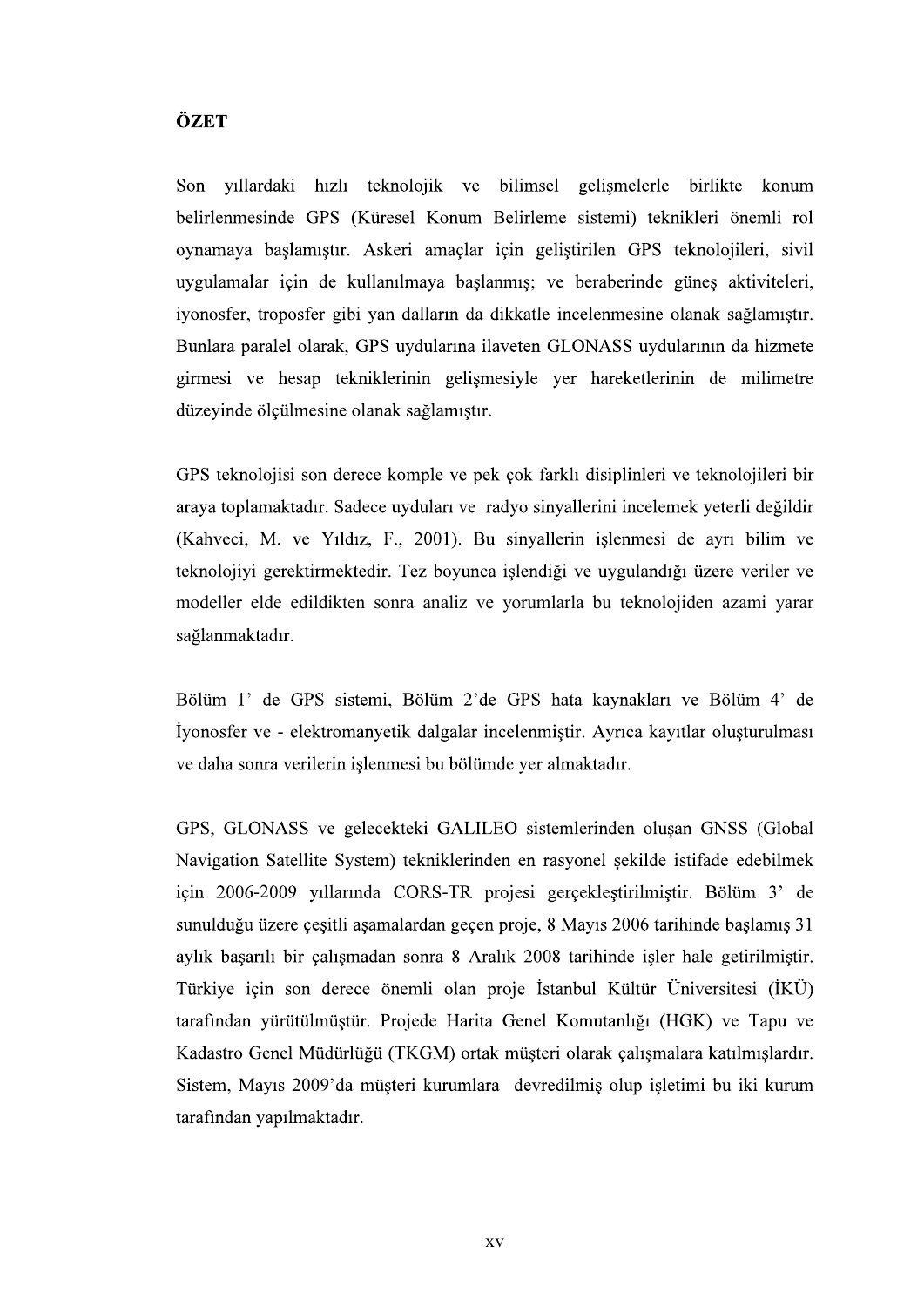Bölüm 5'te CORS-TR gözlemleri kullanılarak Trakya bölgesindeki deplasmanlar hesaplanmış ve irdelenmiştir. Sonuçlar pek çok dış etkenin toplamı olarak yansımaktadır. Bu etkenler arasında güneşten gelen parçacıklar ile X ışınlarının etkileri de vardır. Bu amaçla tüm dış etkenler bir arada karşılaştırılmıştır.

Bölüm 6' da CORS-TR ile TEC (Toplam Elektron Miktarı / Total Electron Content) hesapları da yapılmış ve değişik modeller analiz edilmiştir. Bilindiği gibi uydulardan alınan elektromanyetik sinyalleri ile tespit edilecek olan TEC uydu ile alıcı arasındaki m2 başına düşen elektron miktarını vermektedir. Serbest elektronların etkisi ile değişen elektromanyetik dalga yörüngesi Uydu-Alıcı arasındaki değişik TID'lar (Gezici İyonosferik Bozucu / Travelling Ionospheric Disturbance) nedeni ile TEC'de farklılıkların yasandığı tesbit edilmiştir.

Hesaplama yöntemi uzun olmakla beraber, iyonogramlardan alınan gerçek h=f(N) diagramlarından yararlanarak evvela hmmak yüksekliğin altında kalan tepe altı yoğunluğu hesaplanmış ve daha sonra Chapman tabakası modelinden yararlanarak TEC hesapları yapılmıştır. Bu yaklaşımın daha sağlıklı sonuç verdiği belirlenmiştir.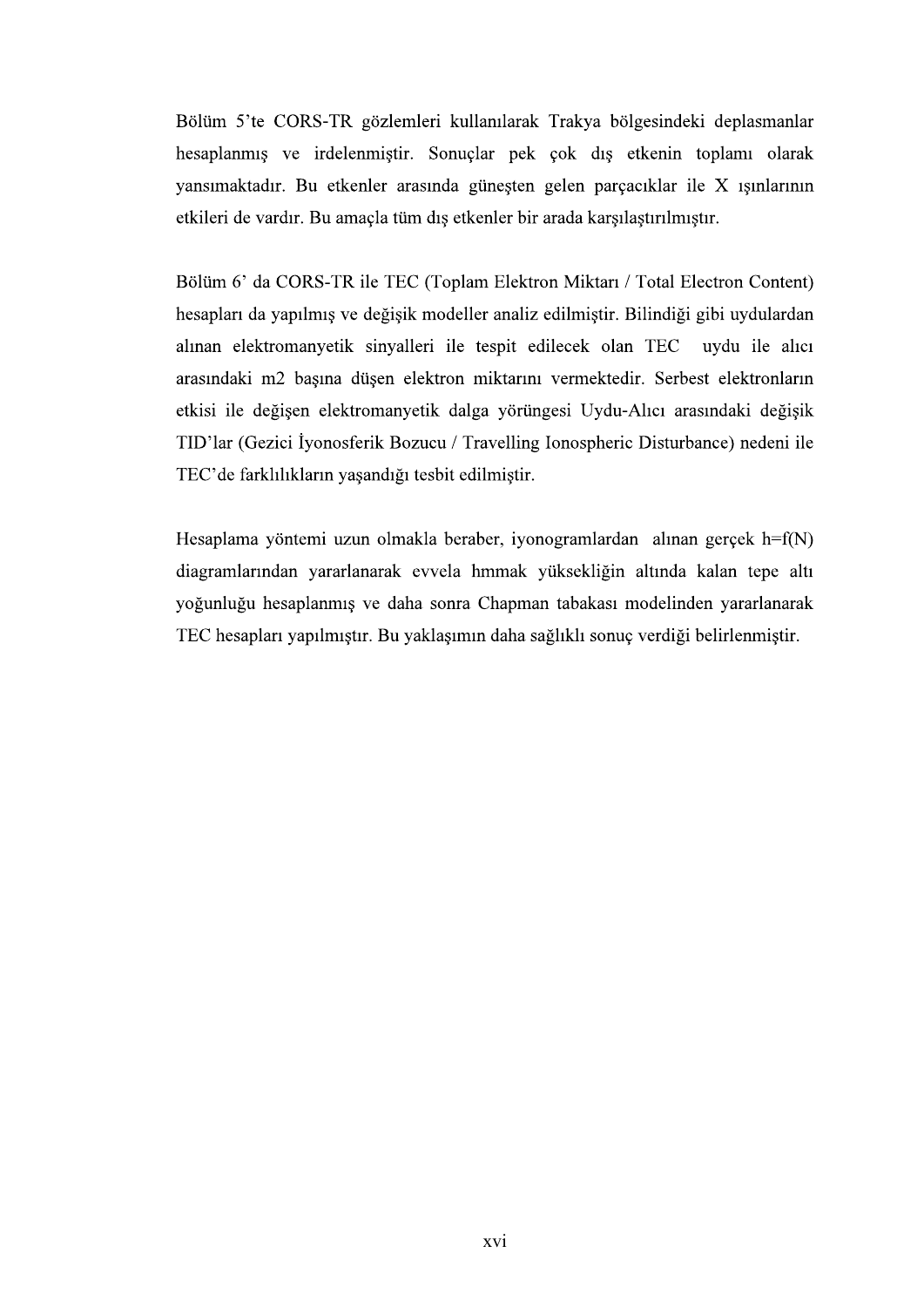## ABSTRACT

With recent advances in technology and scientific research, GPS (Global Positioning Systems) have taken on a prominent role in determining location. Initially developed for military use, GPS has expanded into civilian uses and has brought focus to additional fields of research such as solar activity, ionosphere and troposphere. The addition of GLONASS satellites to the existing GPS satellites as well as advances in calculation methods have made it possible to measure tectonic movement at the milimeter level.

GPS technology is complex and brings together a variety of disciplines and technologies. Simply studying satellites and radio signals is not sufficient. The processing of said observations require additional scientific and technological knowhow. Throughout the thesis and the subsequent implementation these technologies have been used for analyzing the acquired data and models.

The GPS system has been covered in Section 1, followed by GPS errors in Section 2 and a study of the Ionosphere and electromagnetic waves in Section 4. This section also covers the creation of records and processing of the data.

GPS technology is complex and brings together a variety of disciplines and technologies. Simply studying satellites and radio signals is not sufficient. The processing of said observations require additional scientific and CORS-TR project has been implemented  $(2006 - 2009)$  in order to make the most rational use of the GNSS (Global Navigation Satellite System) comprised of GPS, project, which was initiated on the 8th of May 2006, was completed successfully 31 months later on the 8th of December 2008. This project, which is vital for Turkey, has been carried out by Istanbul Kultur University (IKU). The military mapping agency "Harita Genel Komutanligi" (HGK) and the kadastre office "Tapu ve Kadastro Genel Mudurlugu" (TKGM) have been a part of this project as future clients. The project has been turned over to these agencies on May 2009 and have been run by them since.